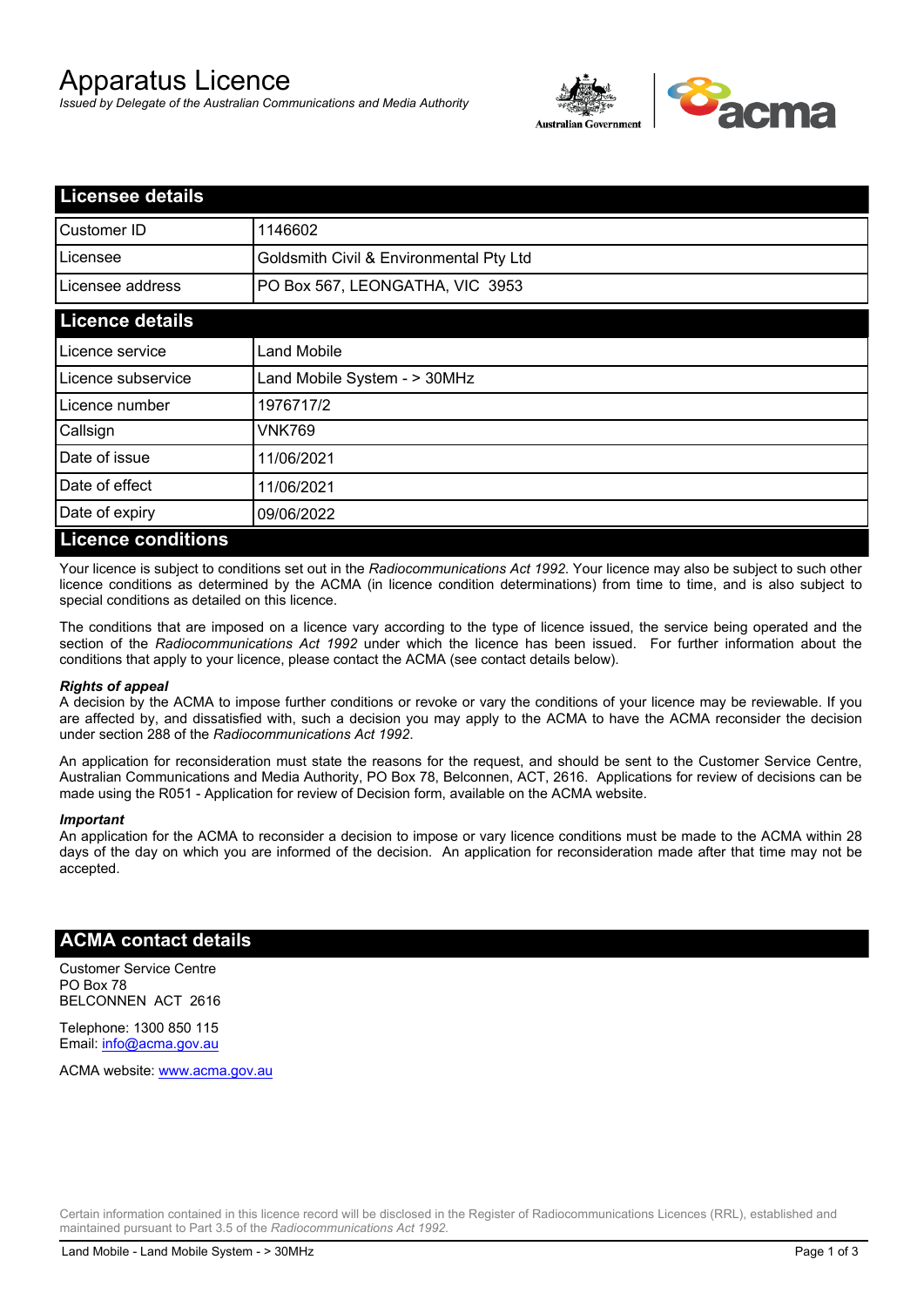## **Advisory Notes applying to licence no.: 1976717/2**

Conditions applicable to the operation of Land Mobile System station(s) authorised under this licence can be found in the Radiocommunications Licence Conditions (Apparatus Licence) Determination and the Radiocommunications Licence Conditions (Land Mobile Licence) Determination. Copies of these determinations are available from the ACMA and from the ACMA home page (www.acma.gov.au).